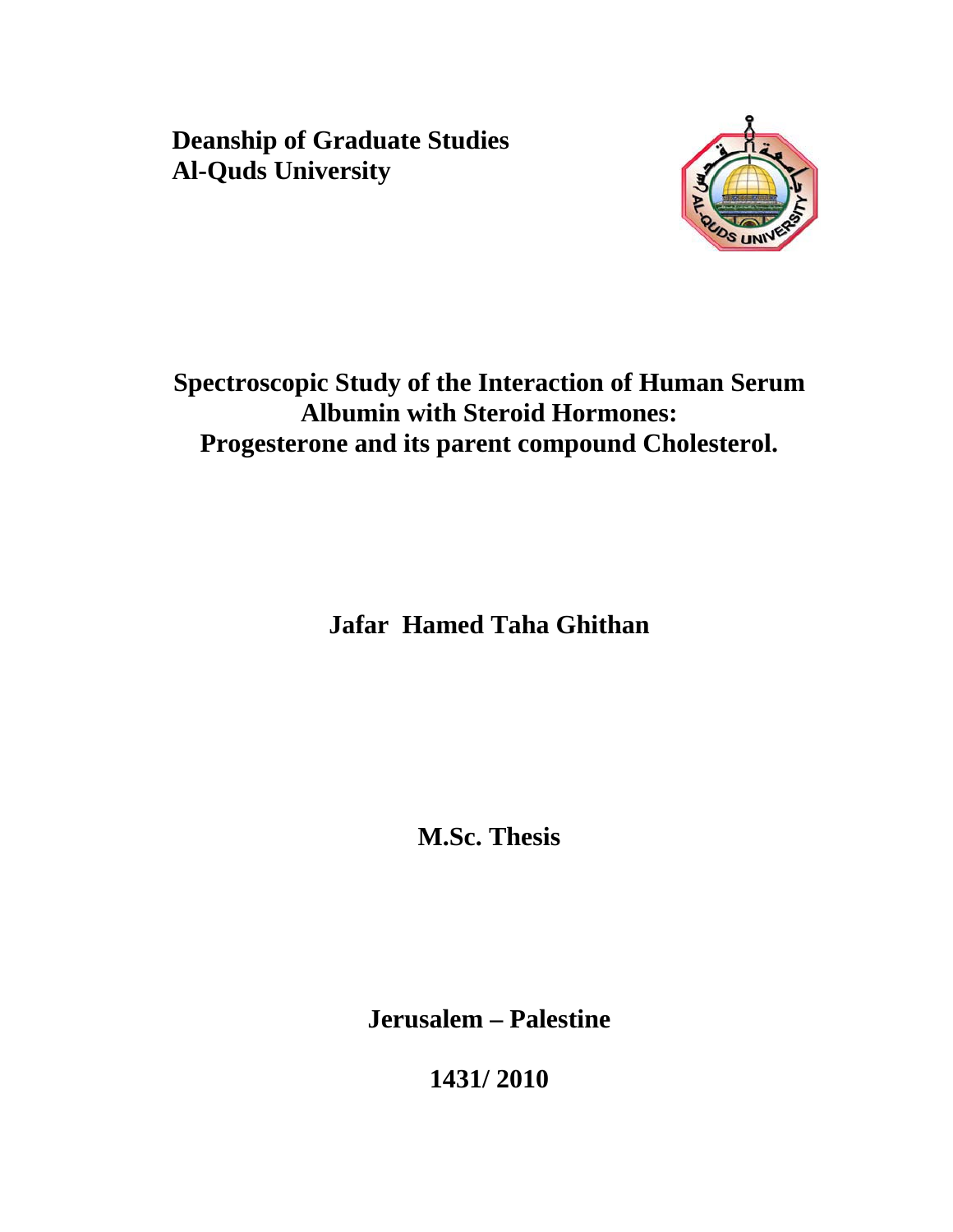Spectroscopic Study of the Interaction of Human Serum Albumin with Steroid Hormones: Progesterone and its parent compound Cholesterol.

> Prepared by: Jafar Hamed Taha Ghithan

B.Sc. Physics, Birzeit University, Palestine

Supervisor: Dr. Musa Abu Teir. Co-supervisor: Prof. Mahmoud Abu hadid.

"A thesis Submitted to the Faculty of Science and Technology, Al-Quds University in Partial Fulfillment of the Requirements for the Degree of Master of Science in Physics"

1431 / 2010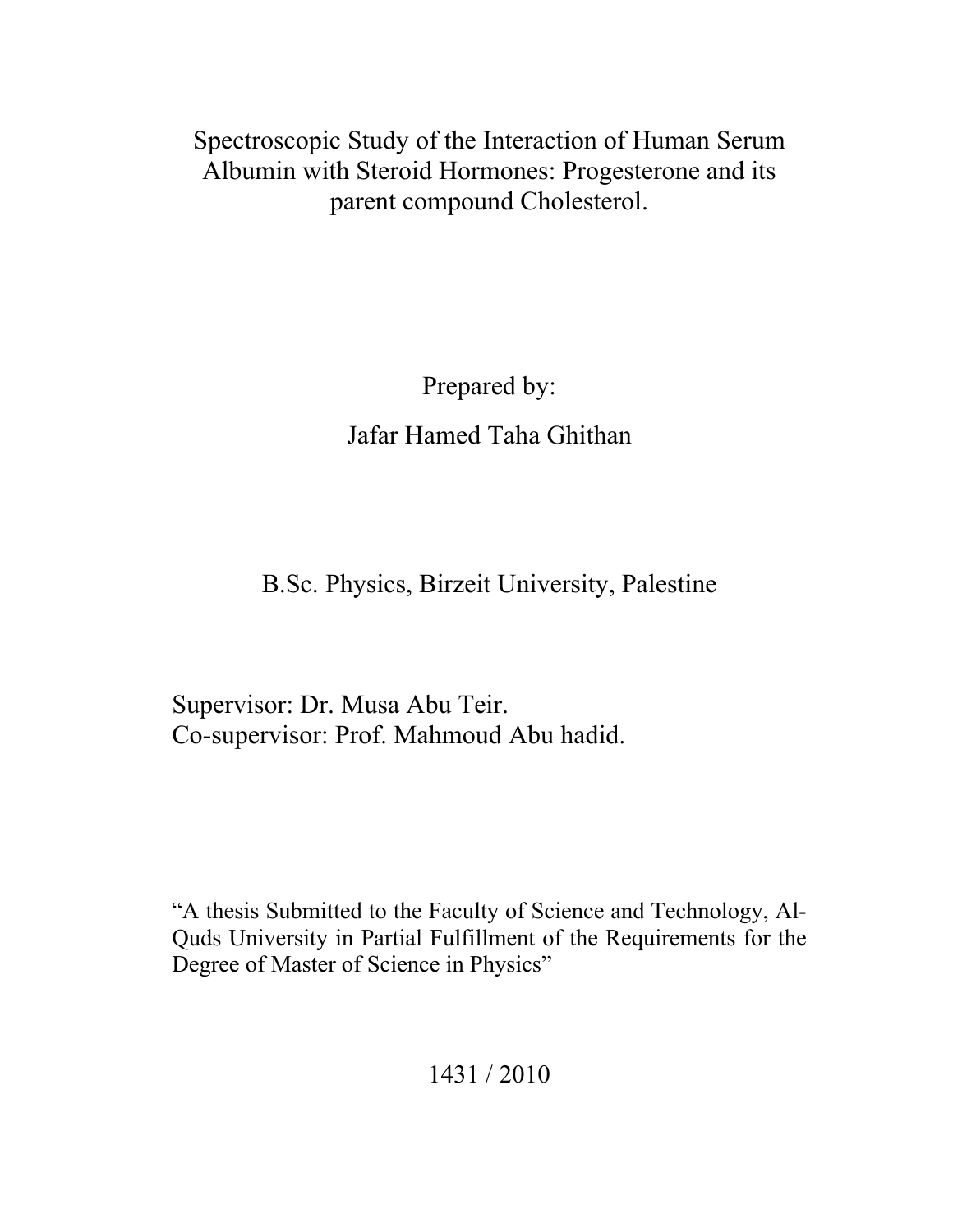**Al-Quds University Deanship of Graduate Studies Physics Department** 

#### **Thesis Approval**

Spectroscopic Study of the Interaction of Human Serum Albumin with Steroid Hormones: Progesterone and its parent compound Cholesterol.

Prepared by: Jafar Hamed Taha Ghithan. Registration No.: 20714279

Supervisor: Dr. Musa Abu Teir Co-supervisor: Prof. Mahmoud Abu hadid

Master Thesis submitted and accepted, Date:  $\frac{1}{2010}$ The names and signatures of the examining committee members are as follows:

#### **Jerusalem – Palestine**

#### **1431 / 2010**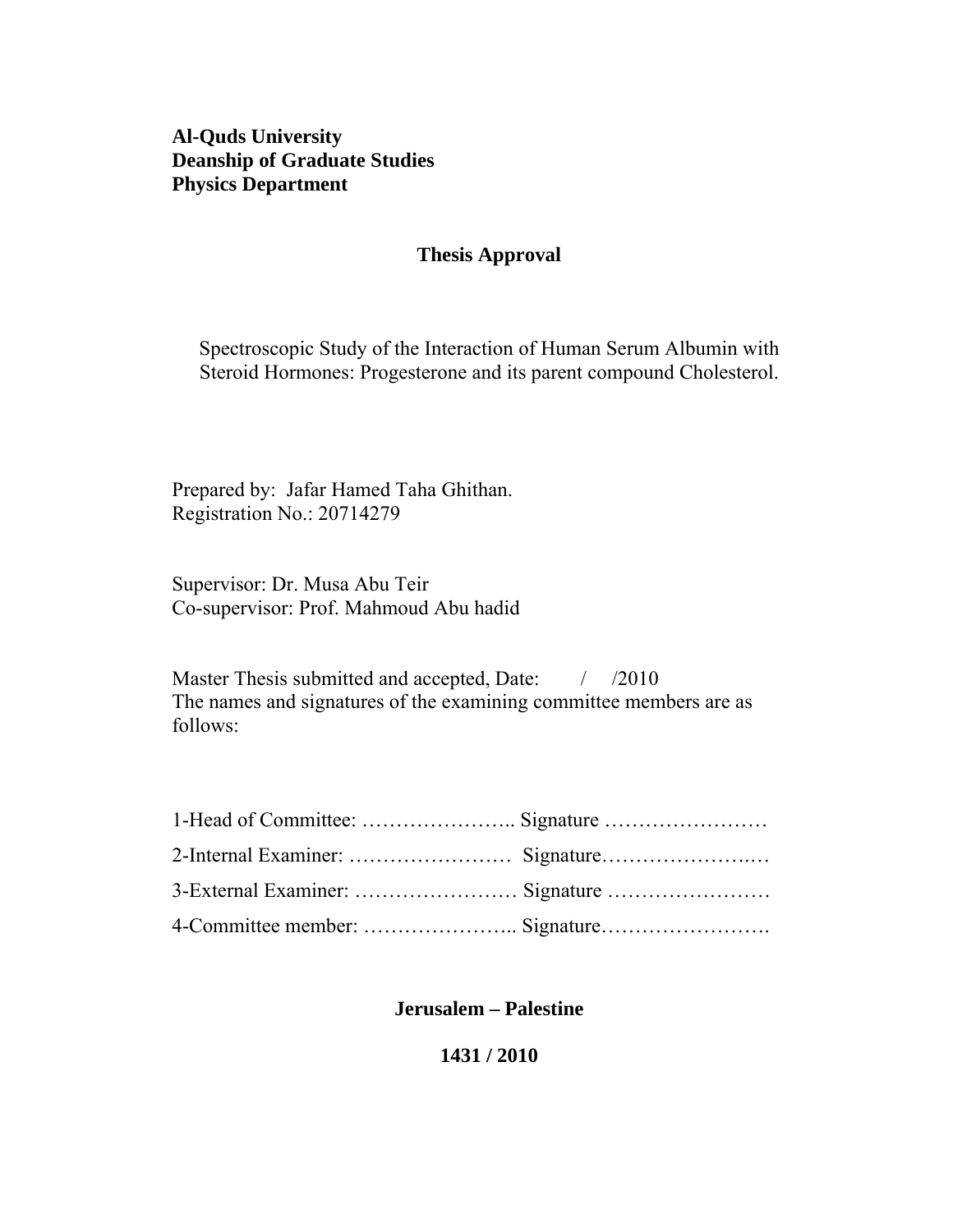# **Dedication:**

I dedicate this thesis to the brightness of hearts, watercress's and remedy of chests, mister prophet Mohammad "peace and blessings of Allah be upon him". To my parents, Hamed and Najla thank you for every prayer, and bean of perspiration ripple from your brows, fatigued for me. My wife Dalal my soul mate and confidant, for always being there for me. Thank you for your continual love, support, and patience as I went through this journey. I could not have made it through without you by my side. My brothers and sisters; Taha, Yousef, Belal, Asma', Assem, Yasser, and Maysa' for their love and support throughout the years, thank you for the laughing, the fighting, and everything in between. To my Future daughter … "Baby Daddy desirous to enfold you".

Jafar Hamed Taha Ghithan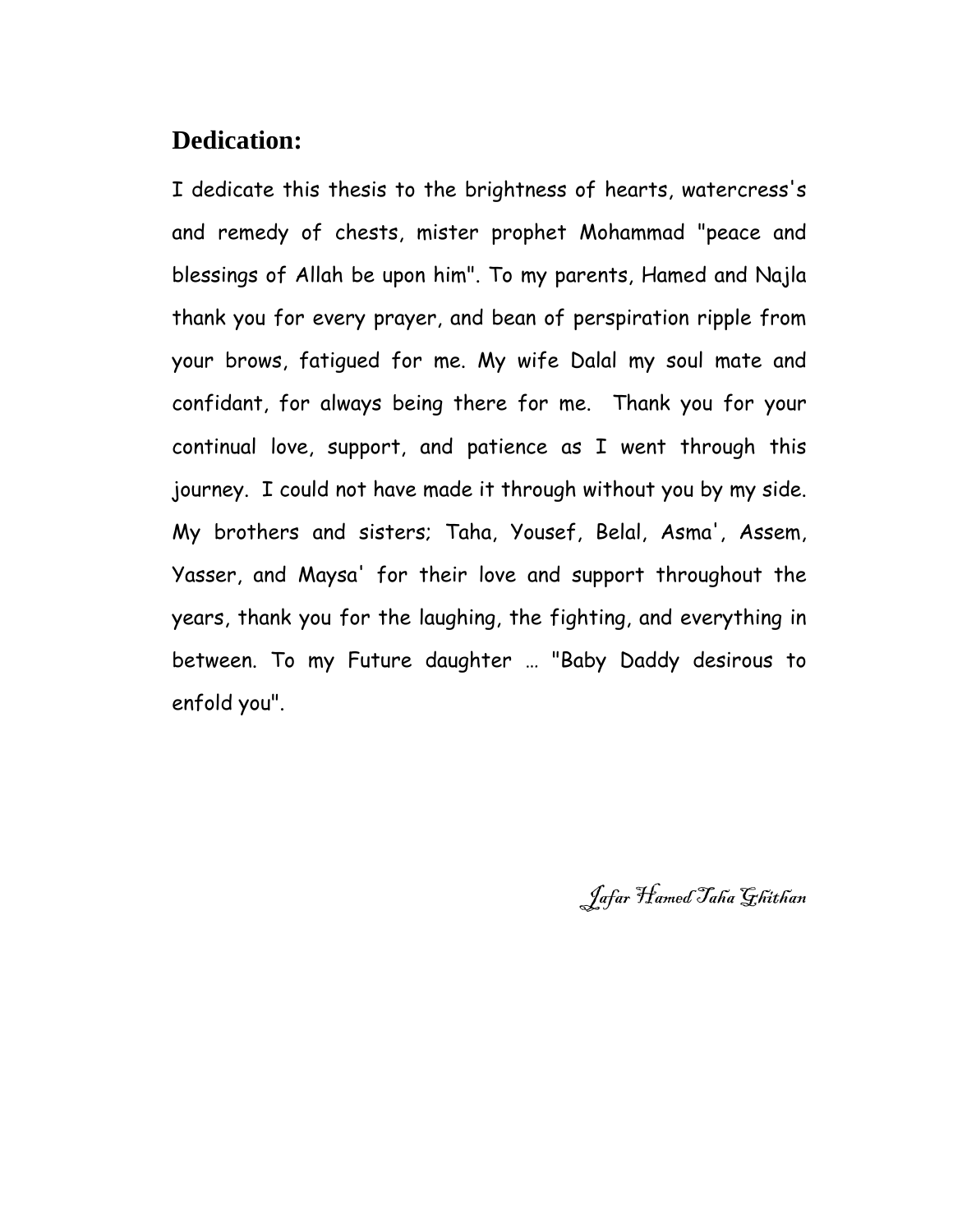### **Declaration:**

I certify that this thesis submitted for the degree of Master is the result of my own research, except where otherwise acknowledged, and that this thesis (or any part of the same) has not been submitted for a higher degree to any other university or institution.

Signed:

Jafar Hamed Taha Ghithan

Date: / / 2010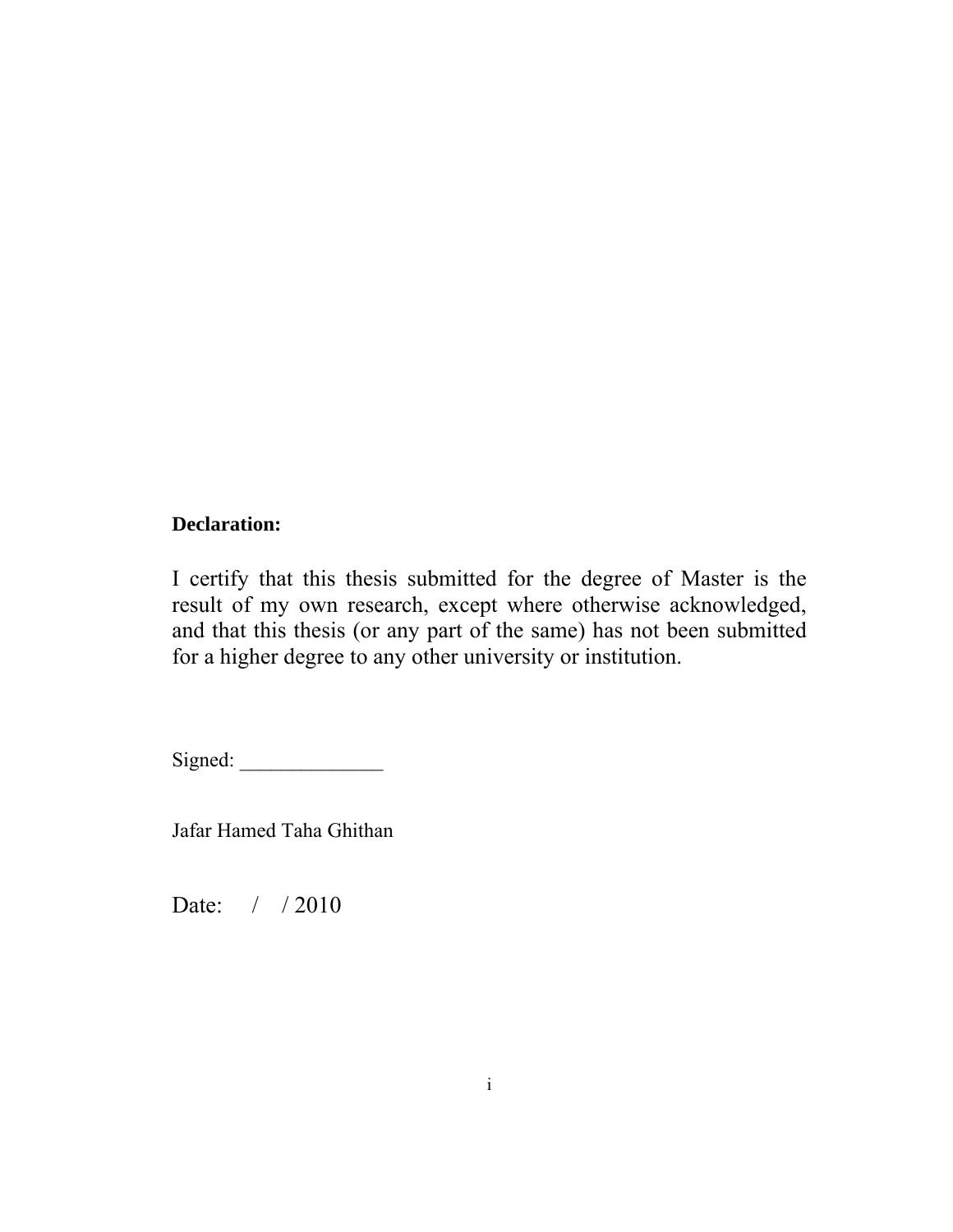## **Acknowledgements**

## *After my Great commendation and Thanks to Allah.*

*This thesis arose in part out of months of research that has been done since I came to Al-Quds University. By that time, I have worked with a great number of people without whom this thesis might not have been written, and to whom I am greatly indebted.* 

*First for providing the inspiration to embark on my master candidature my deepest thanks go to my supervisor who shepherded me through the bulk of the work, Dr.Musa Abu Teir, his kindly but rigorous oversight of this thesis constantly gave me the motivation to perform my maximum ability. I was very fortunate to have been able to work with him and hearing his jokes. I must also thank my co supervisor prof. Mahmoud Abu hadid, his detailed and constructive comments were vital to the development of this thesis, his advice and patience is appreciated.* 

 *Special thanks to whom spotlight my way in his glowing science Dr. Saqer Darwish who has made invaluable comments about the thesis.* 

*A special thanks also goes to Sawsan Abu Sharhk who greatly enriched my knowledge with her experience in bio physics lab.* 

*I would also like to thank the staff at Nano-Technology lab in Al-Quds University for their tireless efforts.* 

*My parents who have supported me all the way since the beginning of my studies. And my beloved wife who has been a great source of motivation and inspiration. Thank you for your tremendous encouragement.* 

*My friend Said Qshoua', for helping me preparing for my defense and printing my thesis, thank you for all what you have done for me.*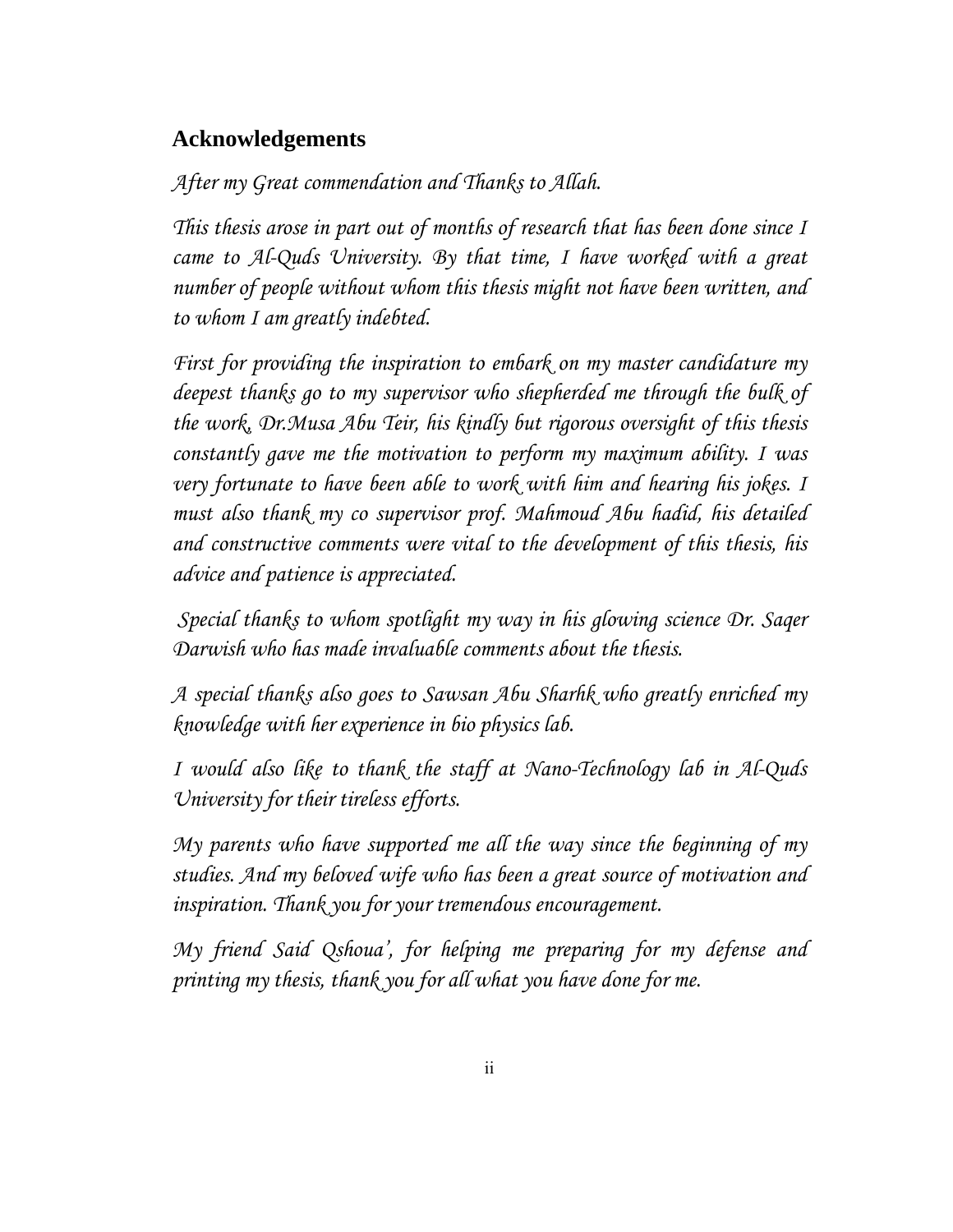It was found that the distribution and metabolism of many biologically active compounds in the body whether drugs or natural products are correlated with their affinities toward serum albumin. Thus, the study on the interaction of such molecules with albumin is of imperative and fundamental importance. Extensive studies on different aspects of drug– HSA interactions are still in progress because of the clinical significance of the processes.

In this study the interaction of steroid hormones (progesterone and its parent compound cholesterol) with human serum albumin at physiological pH have been studied using UV-VIS spectrophotometer, fluorescence spectrophotometer, and FT-IR spectroscopy.

The results showed that UV absorption intensity spectra were increased with the increase of progesterone or cholesterol molar ratios in fixed amount of HSA. From UV spectra the binding constants were obtained and equals  $(6.354 \times 10^2 M^{-1})$  for progesterone and  $(0.2641\times10^4M^{-1})$  for cholesterol.

Beside that the results that have been obtained from analysis of fluorescence spectra indicated that progesterone and cholesterol have an ability to quench the intrinsic fluorescence of HSA through a static quenching procedure. The values of Stern-Volmer constant were determined to be  $(6.26 \times 10^2 \text{ L mol}^{-1})$  for progesterone- HSA complexes and  $(6.21 \times 10^2$  L mol<sup>-1</sup>) for cholesterol- HSA complexes. Also the quenching rate constant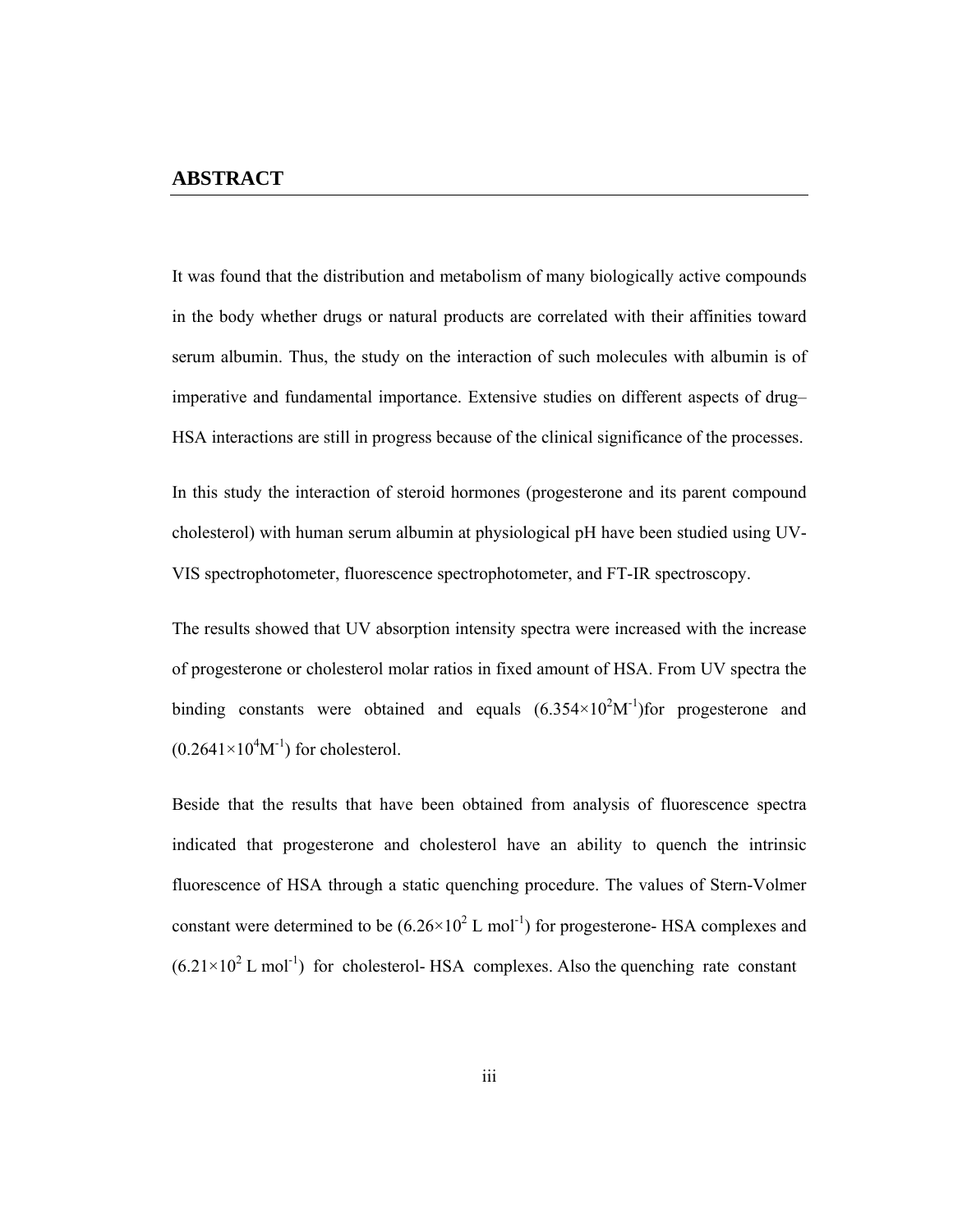values obtained were  $(6.20 \times 10^{10} \text{ L mol}^{-1} \text{s}^{-1})$  for progesterone, and  $(6.21 \times 10^{10} \text{ L mol}^{-1} \text{s}^{-1})$ for cholesterol.

The binding constants from fluorescence spectrum for progesterone- HSA complexes was found to be  $(6.56 \times 10^2 \text{ M}^{\text{-1}})$ , and for cholesterol- HSA complexes was found to be  $(0.214)$  $\times$  10<sup>4</sup> M<sup>-1</sup>). It was obviously noted that the obtained values agrees well with the values obtained using UV-VIS spectrophotometer, and that cholesterol binding constant is larger than progesterone binding constant, this refer to the structure of the two compounds which is consistent with that have been reported.

FT-IR spectroscopy with Fourier self-deconvolution and second derivative, as well as curve fitting procedures were used in the analysis of amide I, amide II, and amide III regions of HSA to determine protein secondary structure and hormone binding mechanism. It was observed that the intensity of absorption bands decreased as progesterone or cholesterol molar ratios increased. Also all peak positions of the three amide regions were assigned at different progesterone or cholesterol ratios.

In addition FT-IR spectra evidence showed that HSA secondary structure has been changed as progesterone or cholesterol molar ratios increased, which was observed in the reduction of α-helices absorption band relative to β-sheets absorption band. The variation in the intensity is related indirectly to the formation of H-bonding in the complex molecules, which accorded for the different intrinsic propensities of α-helix and β-sheets.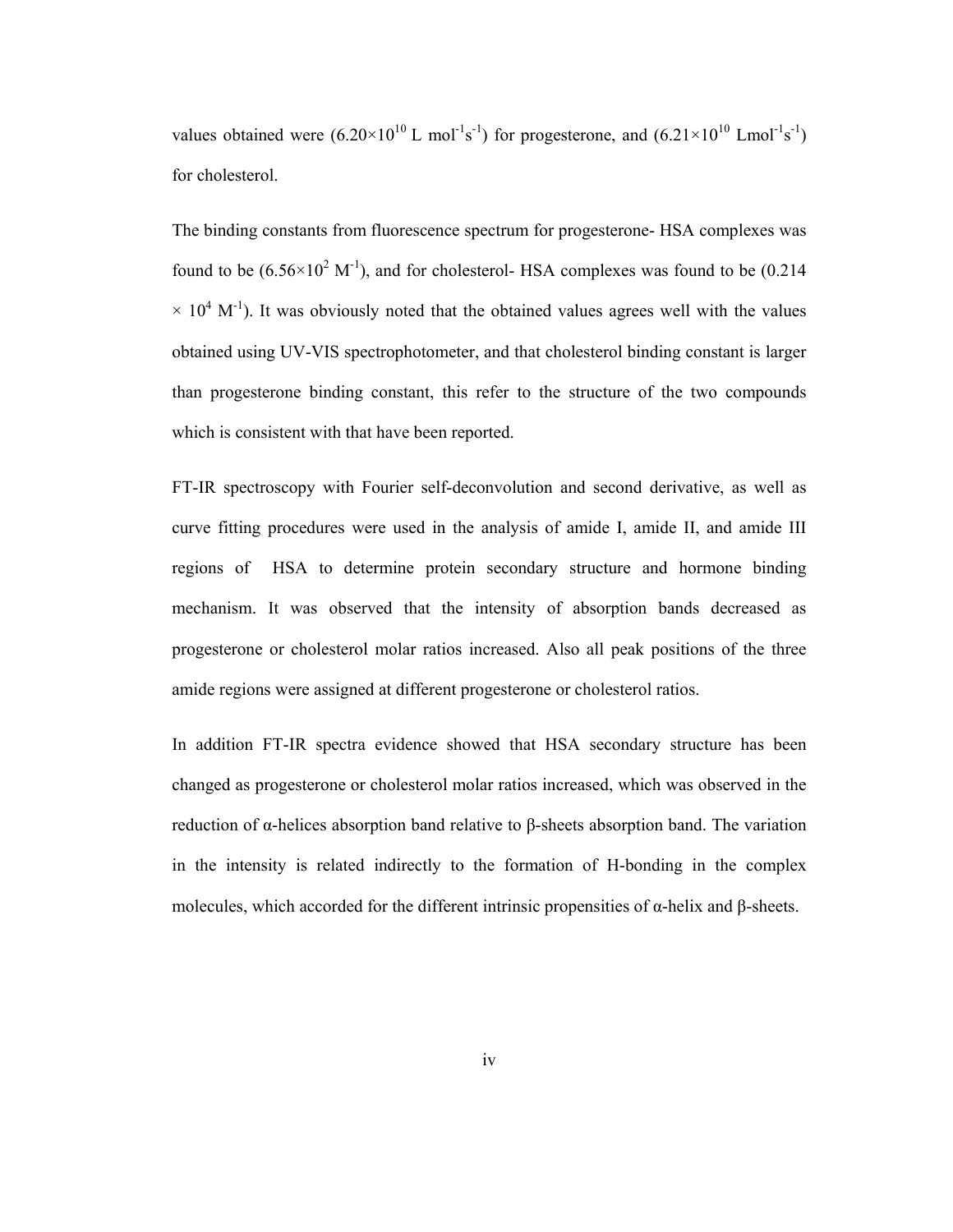# **Table of contents.**

| 2.3.3 Vibrational modes of polyatomic molecules13      |  |
|--------------------------------------------------------|--|
|                                                        |  |
|                                                        |  |
|                                                        |  |
|                                                        |  |
|                                                        |  |
|                                                        |  |
| 2.4.3 The working principle of an FT-IR spectrometer21 |  |
| 2.5 Ultraviolet-Visible (UV-VIS) spectrophotometer21   |  |
|                                                        |  |
|                                                        |  |
|                                                        |  |
|                                                        |  |
|                                                        |  |
|                                                        |  |
|                                                        |  |
|                                                        |  |
| 3.1.2 Preparation of Progesterone stock solution33     |  |
| 3.1.3 Preparation of Cholesterol stock solution. 33    |  |
|                                                        |  |
|                                                        |  |
|                                                        |  |
|                                                        |  |
|                                                        |  |
|                                                        |  |
| 3.2.2 UV-VIS spectrophotometer (NanoDrop ND-1000)34    |  |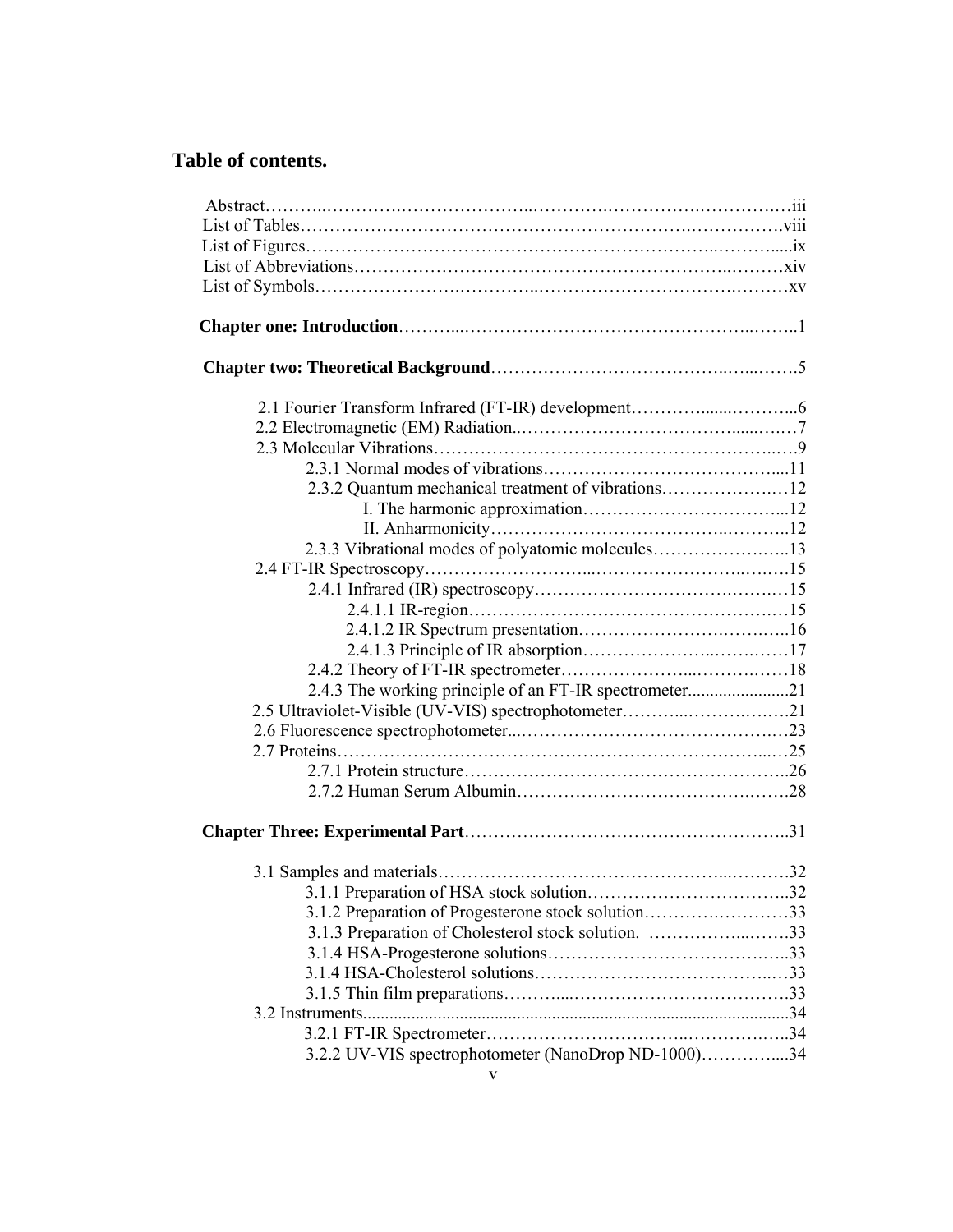| 3.3.1 UV-VIS Spectrophotometer Experimental Procedures35       |  |
|----------------------------------------------------------------|--|
|                                                                |  |
|                                                                |  |
|                                                                |  |
|                                                                |  |
| 3.3.2 Fluorospectrometer Experimental Procedures36             |  |
|                                                                |  |
|                                                                |  |
| 3.3.3 FT-IR Spectrophotometer Experimental Procedures38        |  |
|                                                                |  |
|                                                                |  |
|                                                                |  |
|                                                                |  |
|                                                                |  |
|                                                                |  |
|                                                                |  |
|                                                                |  |
|                                                                |  |
| 4.1.1 Binding constants of progesterone or cholesterol and HSA |  |
|                                                                |  |
|                                                                |  |
| 4.2.1 Stern-Volmer quenching constants (Ksv) and the quenching |  |
|                                                                |  |
| 4.2.2 Determination of binding constant using fluorescence     |  |
|                                                                |  |
|                                                                |  |
|                                                                |  |
|                                                                |  |
|                                                                |  |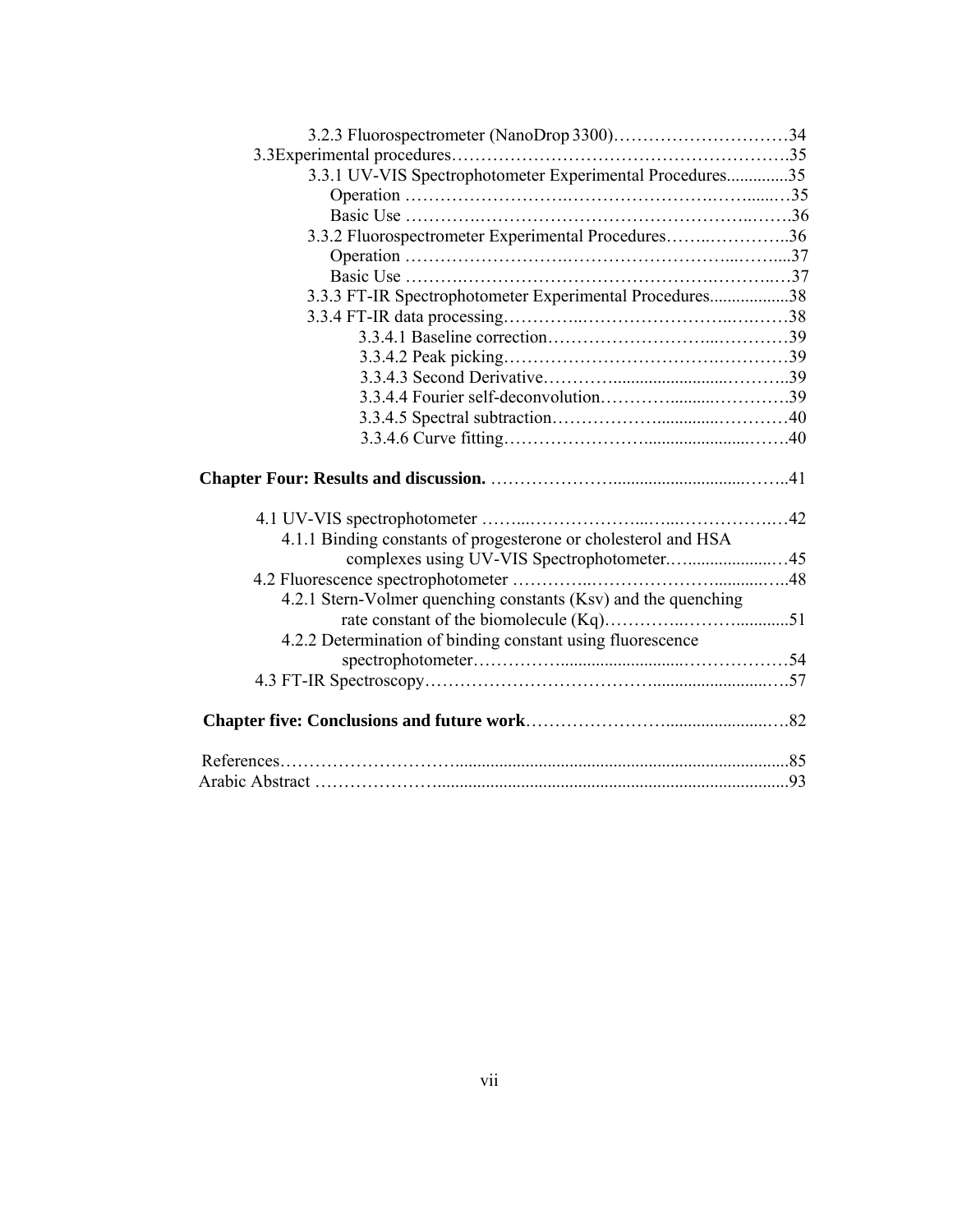## **List of Tables**

| <b>Table No.</b> | <b>Table Caption</b>                                                                                                                             | Page |
|------------------|--------------------------------------------------------------------------------------------------------------------------------------------------|------|
| Table 2.1        | Degrees of freedom for polyatomic molecules.                                                                                                     | 11   |
| Table 4.1        | Band assignment in the absorbance spectra of HSA<br>with different progesterone molecular ratios for<br>amide I, amide II, and amide III regions | 62   |
| Table 4.2        | Band assignment in the absorbance spectra of HSA<br>with different cholesterol molecular ratios for<br>amide I, amide II, and amide III regions  | 63   |
| Table 4.3        | Secondary structure determination for Amide I,<br>amide II, and amide III regions in HSA and its<br>Progesterone complexes                       | 73   |
| Table 4.4        | Secondary structure determination for Amide I,<br>amide II, and amide III regions in HSA and its<br>Cholesterol complexes                        | 74   |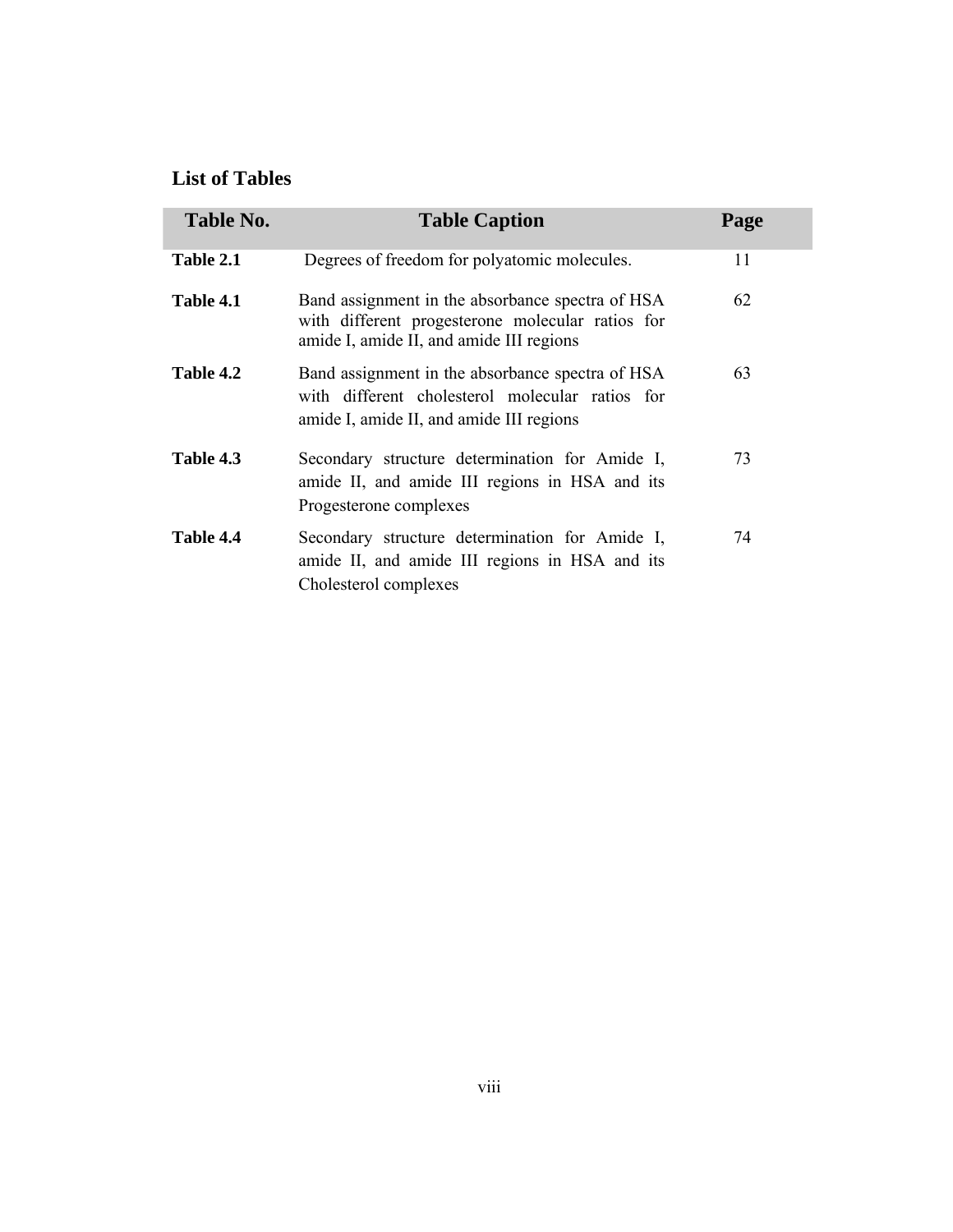# **List of figures**

| <b>Figure No.</b> | <b>Figure Caption</b>                                                                                                                                                                                                                                                                                                                             | Page           |
|-------------------|---------------------------------------------------------------------------------------------------------------------------------------------------------------------------------------------------------------------------------------------------------------------------------------------------------------------------------------------------|----------------|
| Figure 1.1        | Chemical structure of progesterone                                                                                                                                                                                                                                                                                                                | $\overline{2}$ |
| Figure 1.2        | Chemical structure of cholesterol                                                                                                                                                                                                                                                                                                                 | 3              |
| Figure 2.1        | Representation of an electromagnetic wave                                                                                                                                                                                                                                                                                                         | 8              |
| Figure 2.2        | Electromagnetic spectrum                                                                                                                                                                                                                                                                                                                          | 8              |
| Figure 2.3        | Diatomic model a) relaxed b) stretched                                                                                                                                                                                                                                                                                                            | 10             |
| Figure 2.4        | Carbon dioxide and water molecules                                                                                                                                                                                                                                                                                                                | 11             |
| Figure 2.5        | Potential energy of a diatomic molecule as a<br>function<br>of the atomic displacement during<br>vibration for a harmonic oscillator (dashed line)<br>and an anharmonic oscillator (solid line)                                                                                                                                                   | 13             |
| Figure 2.6        | Regions of IR spectrum                                                                                                                                                                                                                                                                                                                            | 16             |
| Figure 2.7        | Optical arrangement of Michelson interferometer.<br>M <sub>1</sub> and M <sub>2</sub> are a fixed and a moving mirror,<br>respectively. B is the half-transparent surface of the<br>beam splitter J, and K is a compensator plate. The<br>beamsplitter and the compensator plate have the<br>same thickness <i>l</i> and te same refractive index | 18             |
| Figure 2.8        | A wide-band continuous spectrum $E(v)$ and an<br>infinitrsimal monochromatic section of the width<br>dv                                                                                                                                                                                                                                           | 20             |
| Figure 2.9        | An interference record $F(x)$                                                                                                                                                                                                                                                                                                                     | 20             |
| Figure 2.10       | a) Basic components of FT-IR spectroscopy. b)<br>Simplified layout of an FT-IR spectrometer                                                                                                                                                                                                                                                       | 21             |
| Figure 2.11       | Electronic energy levels                                                                                                                                                                                                                                                                                                                          | 22             |
| Figure 2.12       | Electronic energy transitions                                                                                                                                                                                                                                                                                                                     | 22             |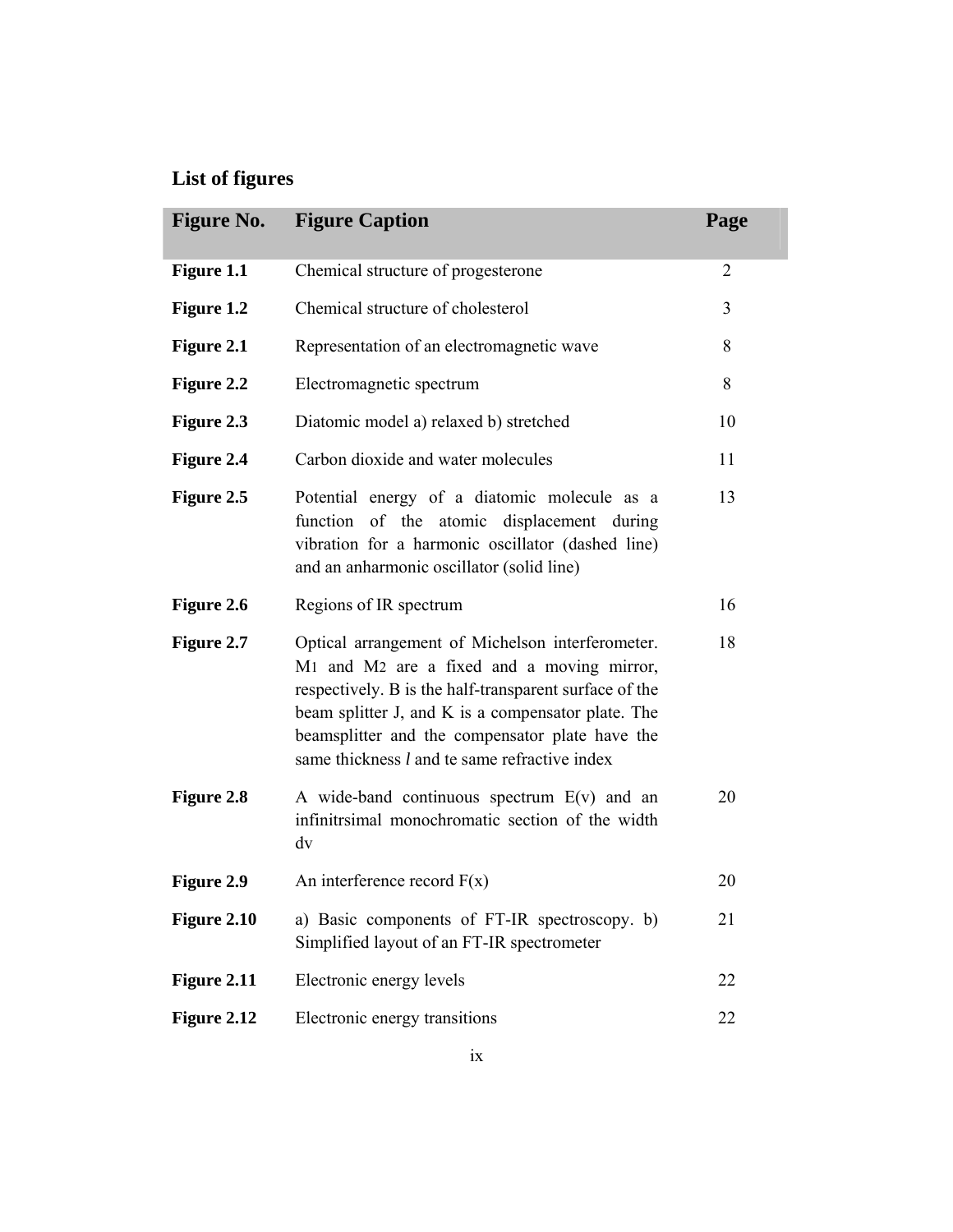| Figure 2.13 | One form of a Jablonski diagram                                                                                                                                                                                       | 23 |
|-------------|-----------------------------------------------------------------------------------------------------------------------------------------------------------------------------------------------------------------------|----|
| Figure 2.14 | Structure of the intrinsic fluorophores amongst<br>amino acids                                                                                                                                                        | 25 |
| Figure 2.15 | General structure of amino acids                                                                                                                                                                                      | 26 |
| Figure 2.16 | The $\alpha$ -helix. The main chain carboxyl group of<br>amino acid j is hydrogen bonded to the NH group<br>of amino acid j+4                                                                                         | 27 |
| Figure 2.17 | Parallel (top) and antiparallel (bottom) $\beta$ -sheets                                                                                                                                                              | 28 |
| Figure 2.18 | Chemical structure of human serum albumin                                                                                                                                                                             | 29 |
| Figure 3.1  | steps for using the<br>UV-VIS<br>Main<br>sample<br>Spectrophotometer (NanoDrop 1000).                                                                                                                                 | 36 |
| Figure 3.2  | Main<br>for<br>using<br>steps<br>the<br>sample<br>Fluorospectrophotometer (NanoDrop 3300).                                                                                                                            | 37 |
| Figure 4.1  | UV-Absorbance spectra of HSA with different<br>molar ratios of progesterone ( $a=0:10$ , $b=2:10$ ,<br>$c=6:10$ , $d=10:10$ , $e=14:10$ , $f=18:10$ ).                                                                | 43 |
| Figure 4.2  | UV-Absorbance spectra of HSA with different<br>molar ratios of cholesterol ( $a=0:10$ , $b=2:10$ ,<br>$c=6:10$ , $d=10:10$ , $e=14:10$ , $f=18:10$ )                                                                  | 44 |
| Figure 4.3  | The plot of $1/(A-A0)$ vs $1/L$ for HSA with different<br>concentrations of progesterone                                                                                                                              | 46 |
| Figure 4.4  | The plot of $1/(A-Ao)$ vs $1/L$ for HSA with different<br>concentrations of cholesterol                                                                                                                               | 47 |
| Figure 4.5  | Fluorescence emission spectra of HSA in the<br>absence and presence of progesterone in these<br>( $\text{Prog: HSA}$ a=0:10, b=2:10, c=6:10,<br>ratios<br>$d=10:10$ , $e=14:10$ , $f=18:10$ , $g=$ free progesterone) | 49 |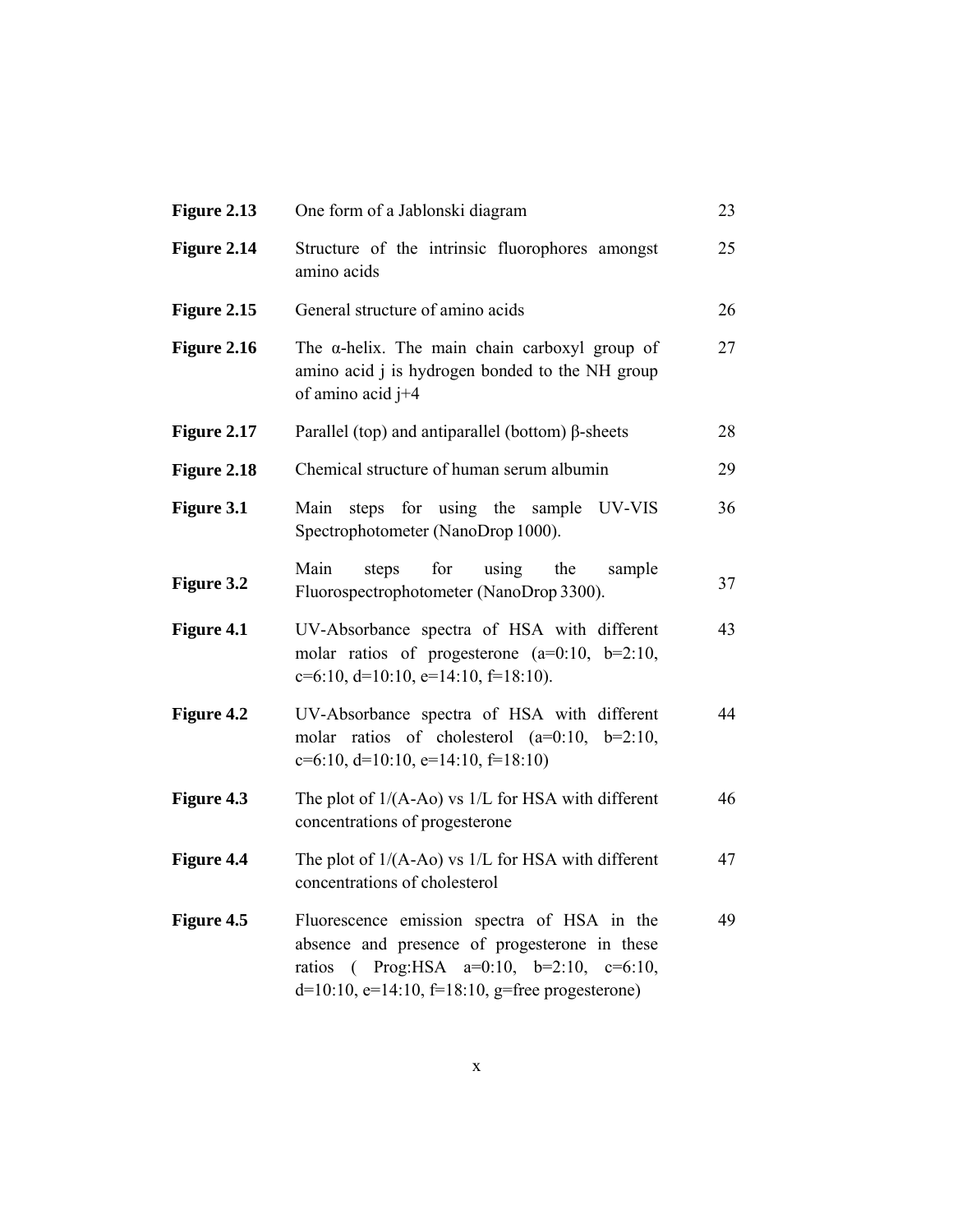| Figure 4.6        | Fluorescence emission spectra of HSA in the<br>absence and presence of cholesterol in these ratios<br>(Chol:HSA $a=0:10$ , $b=2:10$ , $c=6:10$ , $d=10:10$ ,<br>$e=14:10$ , $f=18:10$ , $g=free$ cholesterol)                           | 50 |
|-------------------|-----------------------------------------------------------------------------------------------------------------------------------------------------------------------------------------------------------------------------------------|----|
| <b>Figure 4.7</b> | The Stern-Volmer plot for progesterone- HSA<br>complexes                                                                                                                                                                                | 52 |
| Figure 4.8        | The Stern-Volmer plot for cholesterol- HSA<br>complexes                                                                                                                                                                                 | 53 |
| Figure 4.9        | The plot of $1/(Fo-F)$ vs $(1/L) \times 10^4$ for progesterone-<br><b>HSA</b> complexes                                                                                                                                                 | 55 |
| Figure 4.10       | The plot of $1/(Fo-F)$ vs $(1/L) \times 10^4$ for cholesterol-<br><b>HSA</b> complexes                                                                                                                                                  | 56 |
| Figure 4.11       | Sample spectrum showing the three relevant<br>regions for determination of protein secondary<br>structure. Amide I (1700-1600 cm <sup>-1</sup> ), amide II(<br>1600-1480 cm <sup>-1</sup> ) and amide III (1330-1220 cm <sup>-1</sup> ) | 57 |
| Figure 4.12       | A: The spectra of HSA free (second derivative)<br>And B: (a, b, c, d, e, f) Progesterone-HSA with<br>ratios (0:10, 2:10, 6:10, 10:10, 14:10, 18:10)                                                                                     | 59 |
| Figure 4.13       | A: The spectra of HSA free (second derivative)<br>And B: (a, b, c, d, e, f) Cholesterol-HSA with<br>ratios (0:10, 2:10, 6:10, 10:10, 14:10, 18:10)                                                                                      | 60 |
| Figure 4.14       | FT-IR spectra (top two curves) and difference<br>spectra of HSA and its complexes with different<br>progesterone concentrations in the region 1800-<br>$1500 \text{ cm}^{-1}$                                                           | 66 |
| Figure 4.15       | FT-IR spectra (top two curves) and difference<br>spectra of HSA and its complexes with different<br>progesterone concentrations in the region of 1330-<br>$1220 \text{ cm}^{-1}$                                                        | 67 |